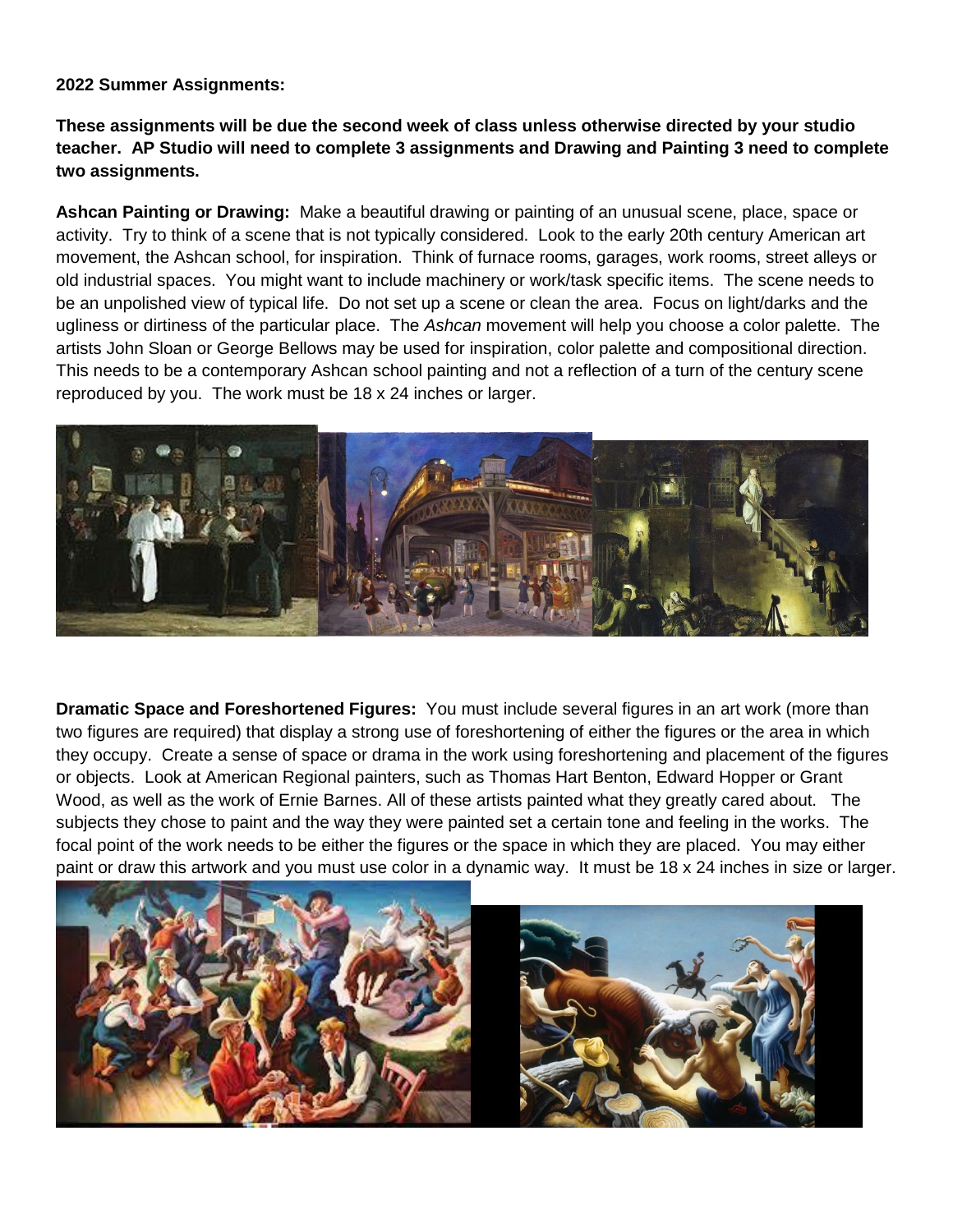

## **Outdoor Portrait**

You are to paint an outdoor portrait painting, (self-portrait or with a model) with at least one figure, it can have more, in an obvious outdoor setting. The figure can be full figure (head to toe) or whatever length you choose but it has to be at least from the waist up. The light and color in this piece is extremely important, outdoor light and color is different than indoor light and this piece should reflect a careful consideration of outdoor light, color and setting. A centralized portrait composition (i.e. mugshot) is to be avoided—make the composition interesting and unique. 18" x 24" or larger in size. Look at these for inspiration: Ford Maddox Brown: *The Last of England*, Winslow Homer: *Summer Night*, Manet: *The Balcony*, Joaquin Sorolla, Ernest Ludwig Kirchner, *The Street*, 1907, Berthe Morisot, *The Garden at Maurecourt,* 1884. Works need to be no smaller than 18"X24"

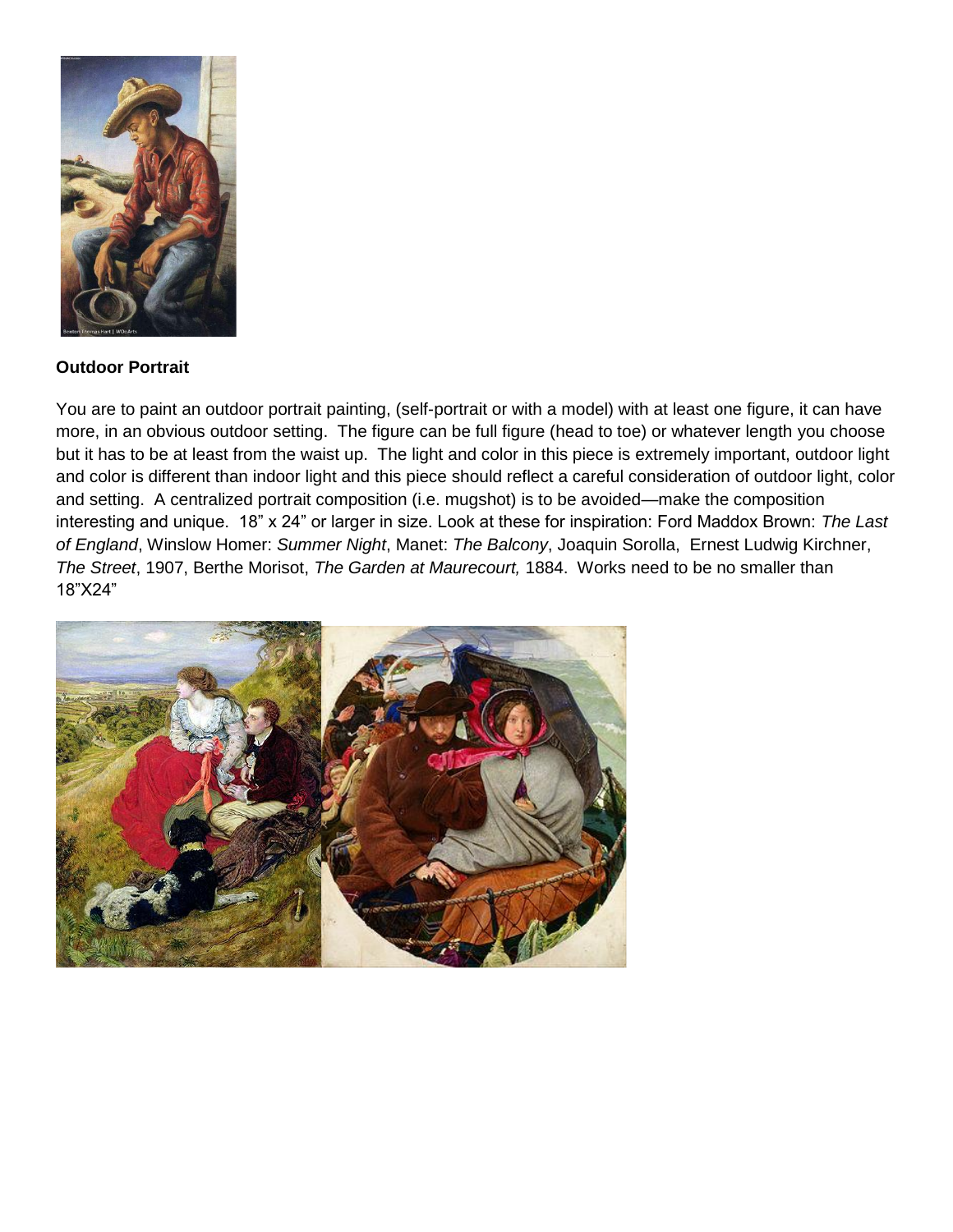

**Symbolic Color:** Make an 18 x 24 inch drawing or painting in which you use color symbolically. The size can be a bit larger if you choose. Use color to enhance the subject both visually and symbolically. Consider not only the symbolic significance of your chosen color palette, but think of personal associations the colors have for you. Try to weld message and color; aim for a formal and conceptual integration of color. You may look at work by Paul Gauguin, Henri Matisse; Wayne Thiebaud, Alice Neel, and Max Beckmann are other artists who used color emotionally and symbolically.



**Then and Now; Historical Double Self-portrait:** You are to make a version of a double self-portrait in one artwork. This artwork needs to have one portrait in current times (as we see you today) and one portrait in an